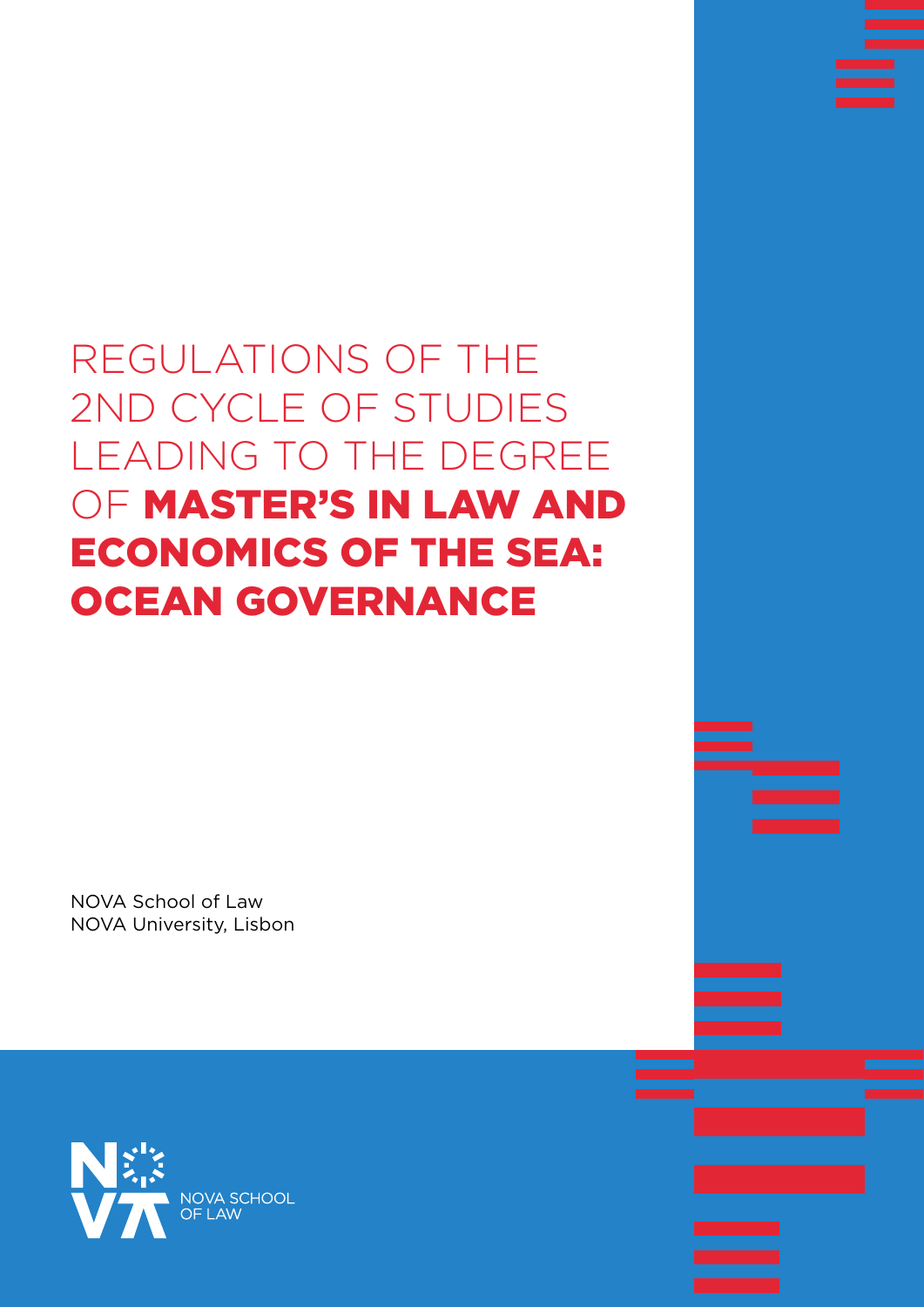### REGULATION 824/2021

The Master's in Law and Economics of the Sea: Ocean Governance has been in operation for six academic years, and in the meantime, relevant legislation has since been published, making it urgent to update the current regulations, bringing them closer inline to what the legislation determines and practice advises.

In accordance with the proposal approved by the Scientific Council and Pedagogical Council, the curricular structure has been changed and the Master's regulations updated, which were approved by Rectorial Order of August 2.

These changes were communicated to the Directorate General for Higher Education on 25 June 2021, in compliance with the provisions of Decree-Law No. 74/2006, of 24 March, as amended by Decree-Laws No. 107/2008, of 25 June, No. 230/2009, of 14 September, No. 115/2013, of 7 August, No. 63/2016, of 13 September and No. 65/2018, of 16 August, No. 230/2009, of 14 September, No. 115/2013, of 7 August, No. 63/2016, of 13 September and No. 65/2018, of 16 August, and registered by the Directorate General of Higher Education under No. R/A-Cr 267/2015/AL02 of 20/07/2021.

The Master's in Law and Economics of the Sea: Ocean Governance is duly accredited for 6 years by the Agency for Evaluation and Accreditation of Higher Education (NCE/14/01132 published on 12/08/2015) and registered by the Directorate General of Higher Education under registration number R/A-Cr 267/2015, dated 17/09/2015.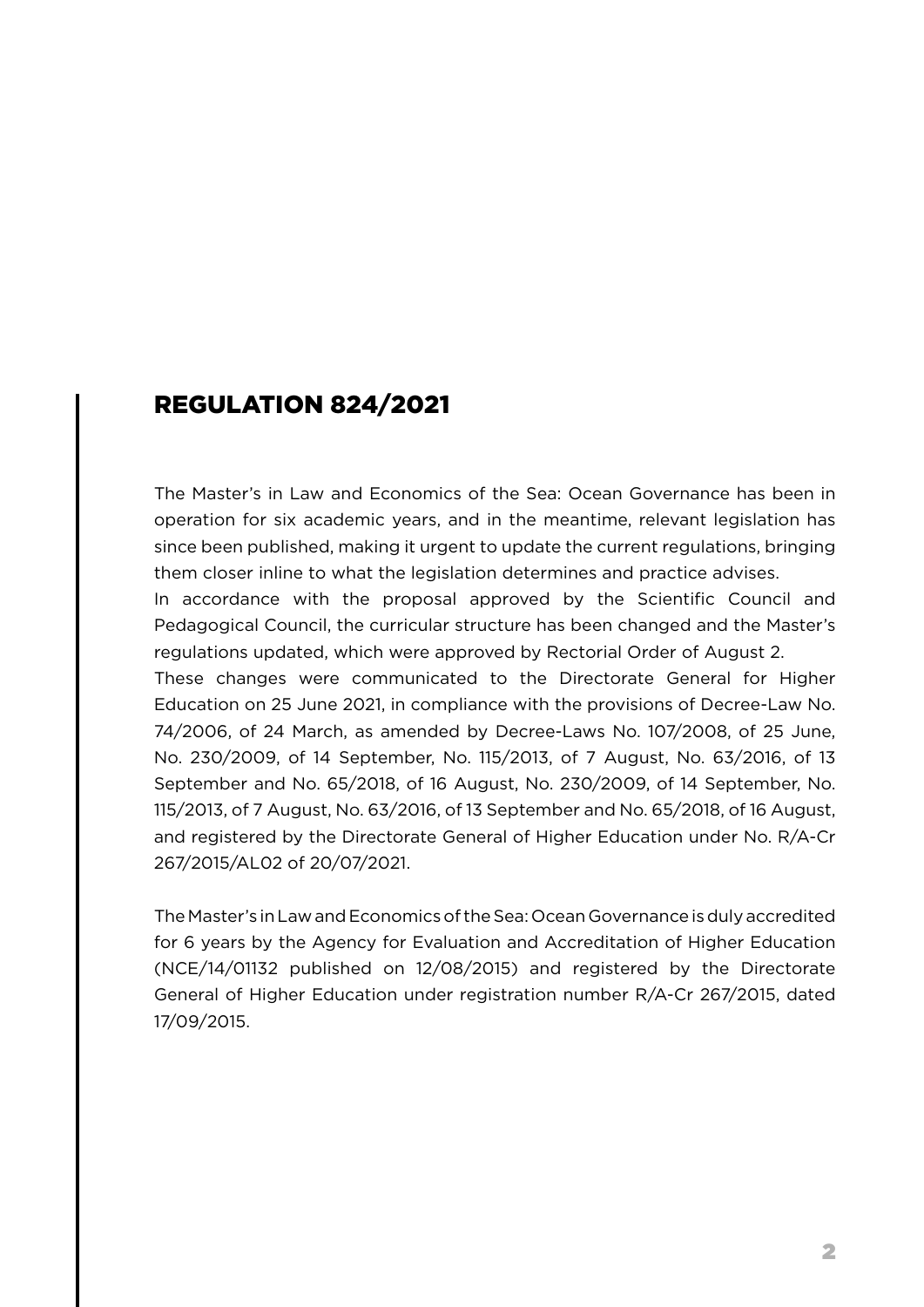# Regulations of the 2nd Cycle of Studies Leading to the Degree of **Master's in** Law and Economics of the Sea: Ocean Governance

# CHAPTER I OBJECTIVES, SCIENTIFIC AREA AND DURATION

#### *ARTICLE 1*

#### Update of the study cycle

The Law School of NOVA University, Lisbon (NOVA School of Law) created a 2nd cycle of studies in 2015 leading to a master's degree with the designation "Master's in Law and Economics of the Sea: Ocean Governance" (abbreviated MDEM), the regulation of which has been updated.

#### *ARTICLE 2*

#### Course objectives

1. The MDEM aims to provide graduates from any scientific area with interdisciplinary training simultaneously specialized and comprehensive in law and economics of the sea, attentive to the issues of governance of the sea, enabling them to pursue a professional activity linked to the issues of the sea, either as a legal expert in the areas of law most relevant to the sea, or as a professional from another area with solid complementary training in these areas of law.

**2.** The general objectives of the MDEM are:

a) The development of knowledge related to the economy and governance of the sea, from a multidisciplinary but integrated perspective, and from a holistic perspective of the sea;

b) The acquisition of in-depth knowledge in specific fields of law most relevant to the sea;

c) The acquisition of awareness and ability to understand and intervene critically on issues that link the sea to major challenges for humanity, including climate change and sustainable development;

d) preparation for professional activities linked to the economy or governance of the sea, whether at global, regional (European or other) or national level.

e) The acquisition of skills enabling lifelong learning;

f) The development of research skills.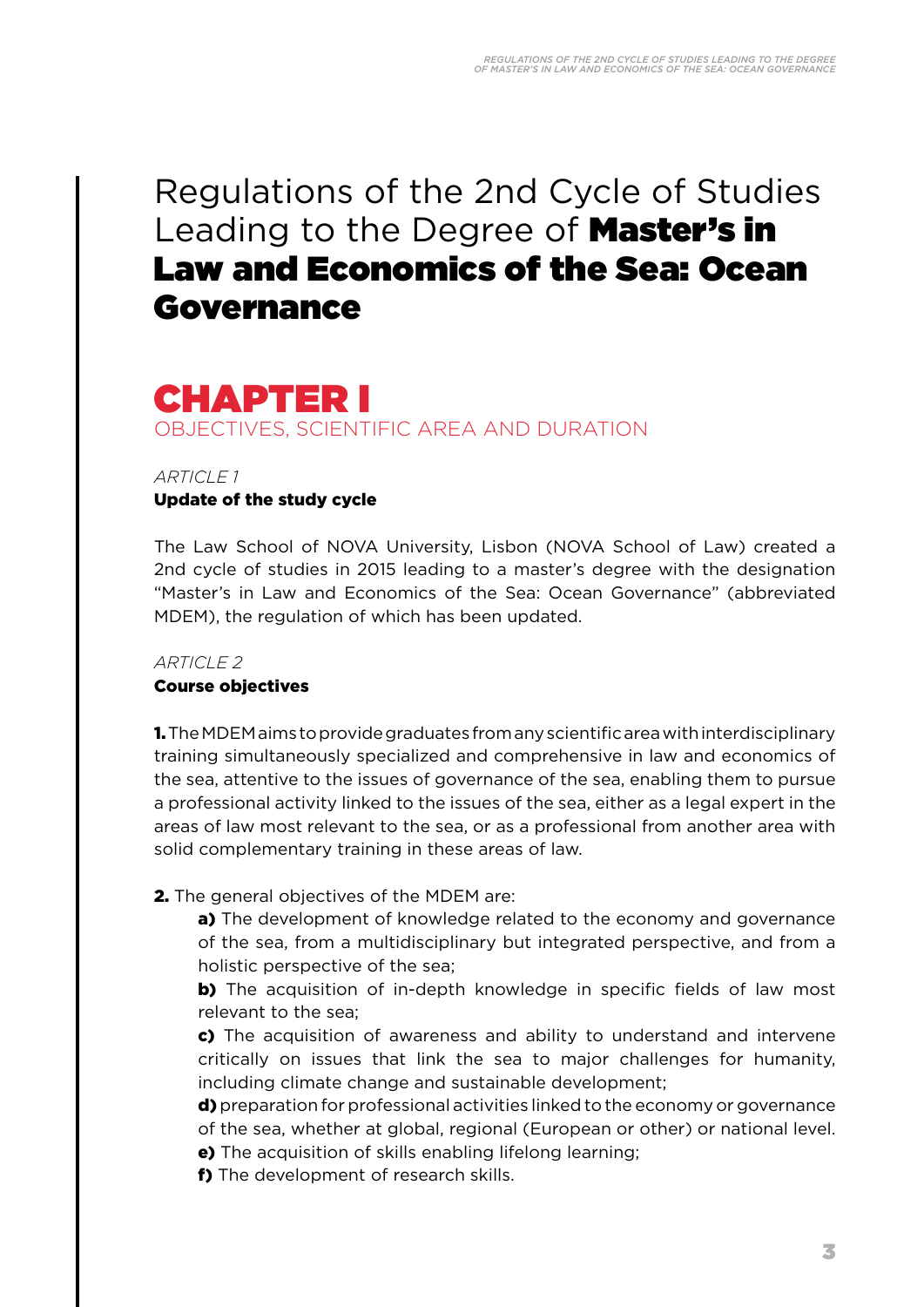#### Scientific area

**1.** The course is integrated in the scientific areas of Law, Economics and Social and Behavioral Sciences.

2. Law and Economics of the Sea is one of the priority research areas of CEDIS - Centre for Research & Development on Law and Society of NOVA School of Law.

*ARTICLE 4*

#### Course duration

1. The course lasts four semesters, the first two of which are academic and the last two are for the preparation of the dissertation, project work or internship report. 2. The successful completion of the first two semesters leads to the degree of "Postgraduate Studies in Law and Economics of the Sea: Ocean Governance".

# CHAPTER II

ADMISSION REQUIREMENTS, CURRICULAR STRUCTURE, SYLLABUS AND CREDITS

#### *ARTICLE 5*

#### Conditions for admission to the course

1. Admissions to the Master's course in Law and Economics of the Sea: Ocean Governance:

a) Holders of a bachelor's degree or legal equivalent;

b) Holders of a foreign higher academic degree conferred following a 1st cycle of studies organized according to the principles of the Bologna Process by a State adhering to that Process;

c) Holders of a foreign higher academic degree that is recognized as meeting the objectives of the degree of 'licenciado' by the Scientific Council of the School;

d) Holders of an academic, scientific or professional curriculum that is recognized as attesting to the capacity to carry out this cycle of studies by the Scientific Council of the School.

2. The competent bodies of the School shall annually establish the number of students to be admitted and the admission criteria, and may establish other specific conditions and preference requirements for admission to the course.

**3.** The selection criteria to be established shall be objective, based exclusively on the candidates' merit and quality, and shall be set out in the notice announcing the call for applications.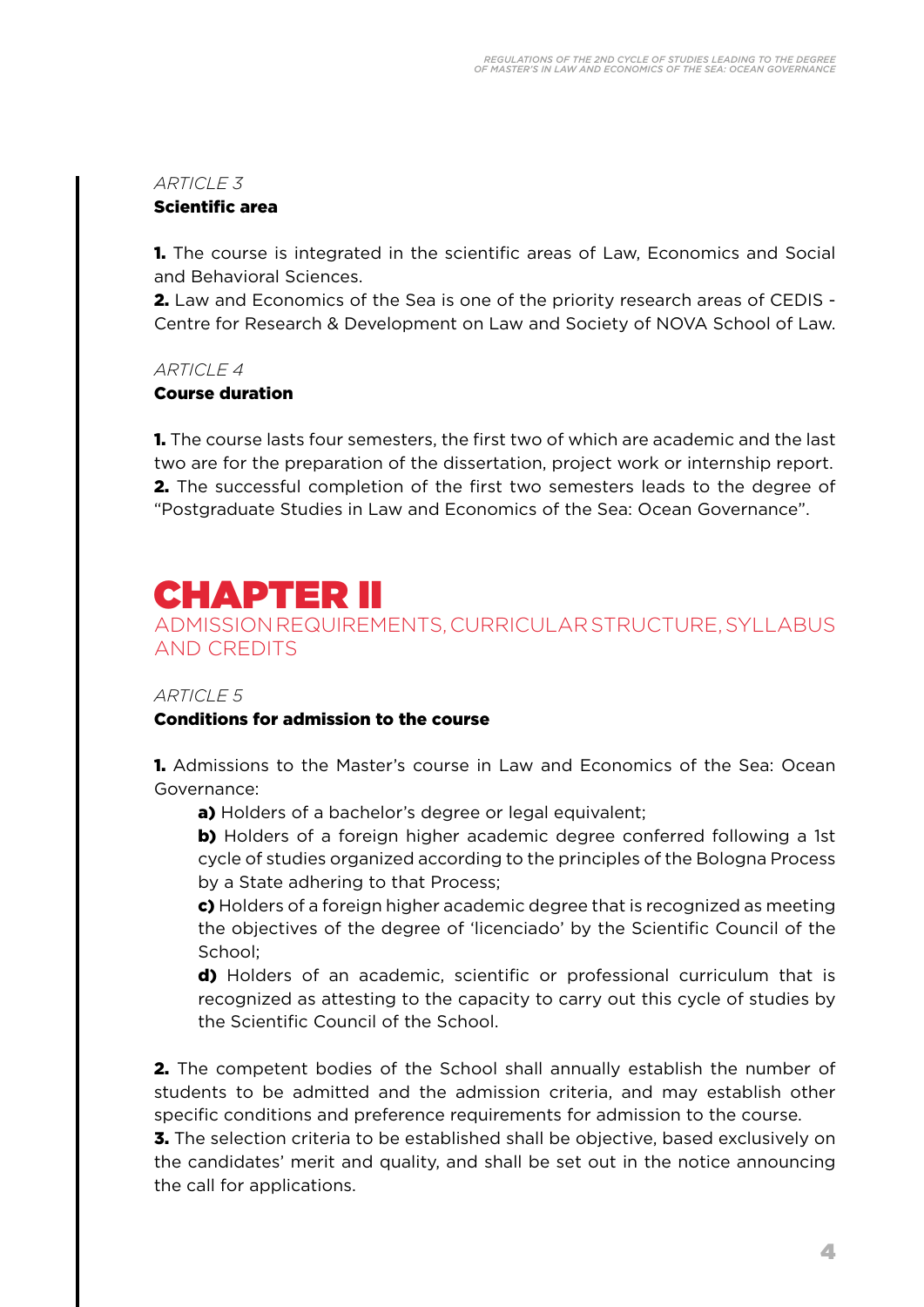#### Curriculum structure and credits

1. The curricular structure and credits are set out in Annex I to this Regulation. **2.** In each academic year, the Scientific Council may reduce the list of optional courses or add others that meet the general objectives of the MDEM.



#### *ARTICLE 7*

#### Optional subjects

1. Enrolment in elective courses is made per course, at the beginning of each semester and according to the terms established by the Board of Directors, through the Internet or at the Academic Division.

2. The School Board of Directors may establish a maximum number of enrolments in any optional subject, as well as condition the operation of any of these subjects to a minimum number of enrolments.

**3.** For the selection of free choice subjects, consideration may be given to subjects taught at other educational institutions, up to a maximum of 6 ECTS, for which the student has obtained credits, provided that they fall within one of the MDEM's scientific areas.

4. In the 1st semester subjects with an enrolled student number higher than the established number of students, those students with the highest graduation classification will be given preference; in the 2nd semester subjects, those students with approval in all 1st semester subjects and, among those, with the best approval average in those subjects, will be given preference.

**5.** Students who have already been enrolled in the subject and have not taken the assessment will not be given preference.

#### *ARTICLE 8*

#### Enrolment in individual course units

Enrolments in individual course units can be accepted, under the terms of article 46-A of Decree-Law No. 74/2006, of 24 March, as amended.

#### *ARTICLE 9*

#### Restrictions on the right to be registered

1. The maximum number of enrolments in the academic part of the master's is four semesters.

2. In exceptional, duly substantiated cases, and at the request of the student, the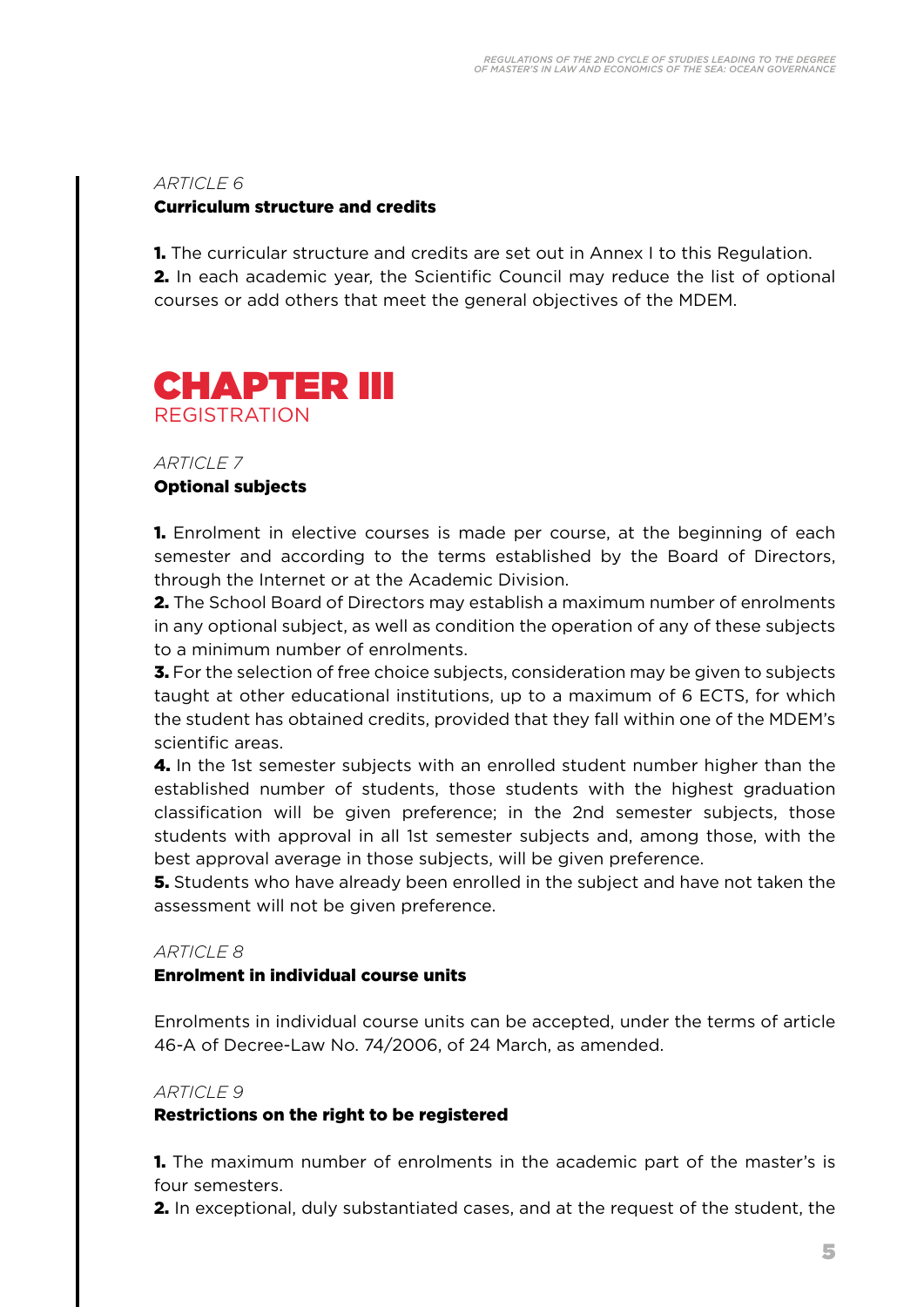Director may declare the prescription suspended for one semester.

**3.** The verification of the statute of limitations prevents enrolment in the following semesters, and the eventual re-enrolment of the student is subject to the general rules on filling places.

# CHAPTER IV CALENDARS AND CLASS SCHEDULES

#### *ARTICLE 10* Semester duration

The actual duration of each academic semester shall, as a rule, comprise of nineteen weeks, including an examination period of a maximum of five weeks.

#### *ARTICLE 11*

#### School calendar

The School calendar is generally based on the following model:

School year: September 15 to July 31;

1st semester: September to December; 1st semester exams: January/February; 2nd semester: February to May; 2nd semester exams: June/July.

#### *ARTICLE* 12

#### Class schedule

1. Before the beginning of each academic semester, the schedule of classes for each subject is published by the Director, after consulting the Pedagogical Council. 2. In general, the classes of compulsory subjects will be held after work hours, but the Directorate may determine that the Master's degree will be taught during the daytime if the data on demand points to the convenience of this change, in accordance with the Scientific and Pedagogical Councils.

#### *ARTICLE* 13

#### Examination calendar

The schedule of examinations in each examination season is established by the Director, after consulting the Pedagogical Council, up to 60 days before the beginning of the examinations.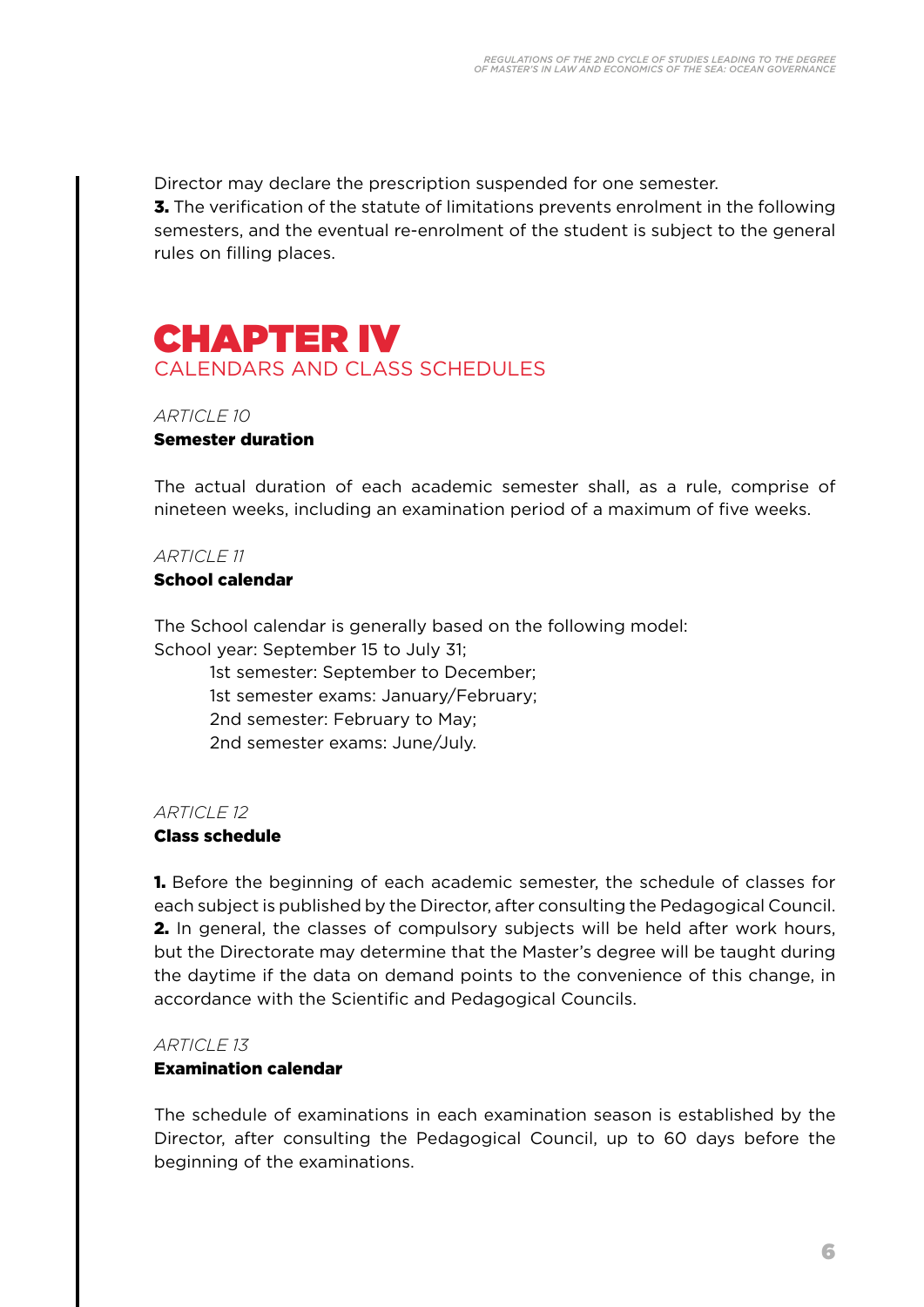

#### Classes

1. Classes are theoretical and practical, appropriate to the nature of each subject, following a model of dialogue and participation of students, and may include practical exercises, conferences and colloquiums.

**2.** When the number of students and the nature of the subject allows, classes may be held in seminar format.

**3.** Subjects are taught in English, but the Scientific Council may decide otherwise in advance of each academic year.

4. The duration of each lesson is 60 minutes; when it is a block of two lessons, a 15-minute break is taken between the two lessons or, alternatively, this time is transferred to the end of the block.

#### *ARTICLE 15*

#### Programmes

**1.** The teaching of each subject observes the syllabus drawn up by the Professor before the beginning of the school year and is submitted to the coordination and the Pedagogical Council.

2. Course syllabi are published on the UNL website.

#### *ARTICLE 16*

#### Absences and substitutions

The total number of lessons per semester must be strictly adhered to, and the person responsible for the subject must, in the event of justified impediment, substitute themselves or teach further lessons to compensate for those that cannot be taught.

#### *ARTICLE* 17

#### **Summaries**

After each lesson, the Professor of the subject posts the respective summary in the academic management system of the School, indicating the subject taught, according to the syllabus, or the synthesis of the work done.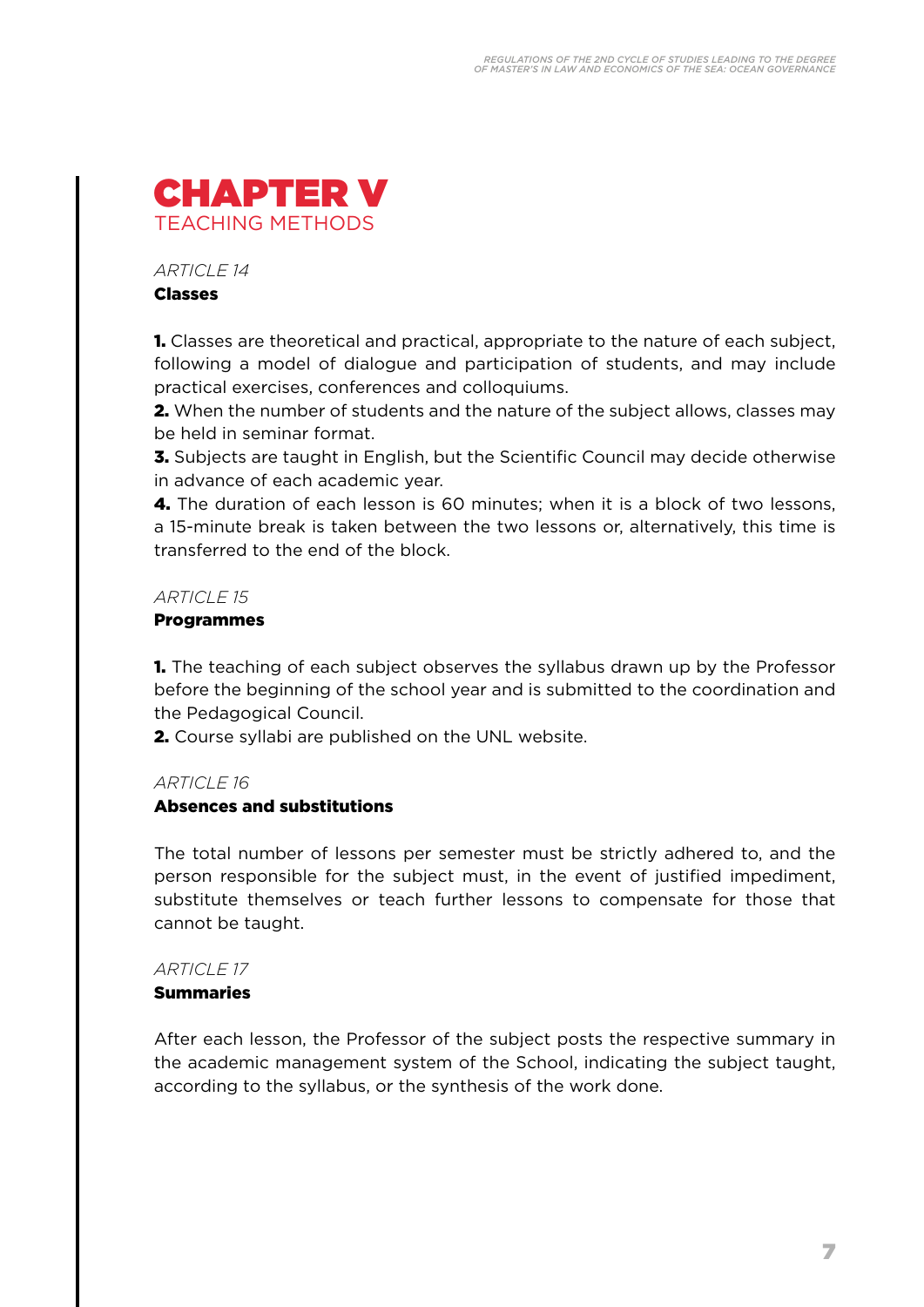#### Self-evaluation

**1.** The School defines the methods of regular self-evaluation of the teaching provided and periodically publishes its results.

2. The Pedagogical Council shall be responsible for supervising compliance with the provisions of the preceding articles and issuing the necessary guidelines.

# CHAPTER VI ASSESSMENT OF KNOWLEDGE

#### SECTION I - Academic semesters

*ARTICLE 19*

Registration

1. The regular enrolment in the subject in the semester in which it is taught is a necessary condition for submission to final assessment examinations.

2. The Academic Services automatically admit those students enrolled in the subject in the semester in which it is taught to such examinations.

**3.** Professors should not assess the work of students who are not registered on their class lists.

#### *ARTICLE 20*

#### Assessment

The rules set out in the Regulations for the Evaluation of Knowledge and Skills of NOVA School of Law shall apply.

#### *ARTICLE 21*

#### Method of assessment

1. In each subject, the Professor announces, in writing, at the beginning of the course, the applicable assessment method according to the objectives and specificities of the subject.

**2.** In the case where the final assessment consists of a written examination, it addresses all the subjects taught up to one week before the examination.

**3.** In the case where the Professor opts for a regime of continuous assessment, based on assessment elements as deemed convenient, such as written assignments, oral presentations or intermediate tests, or opts for combining the final examination with the weighting in the final classification of other assessment elements as deemed convenient, such as written assignments, oral presentations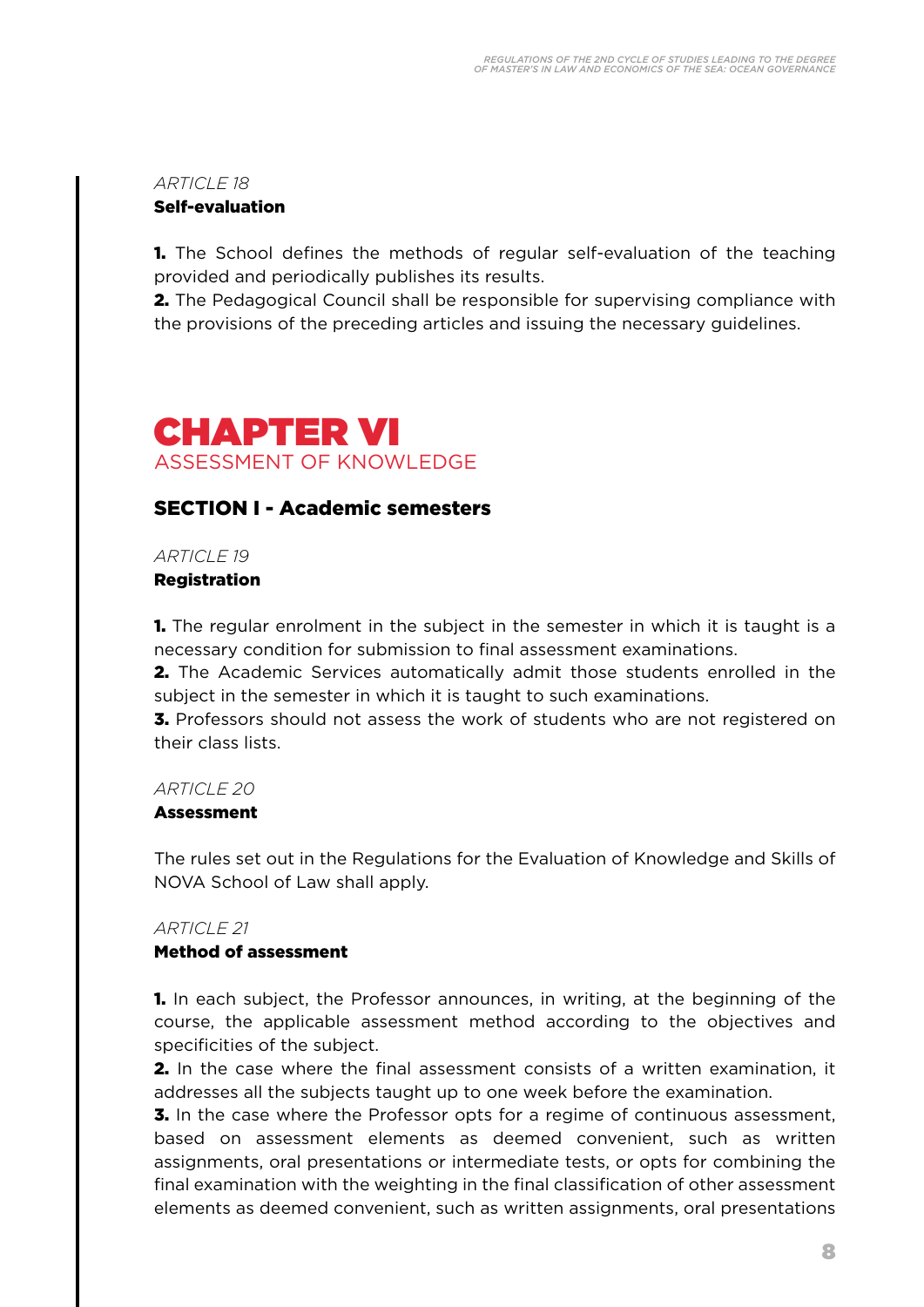or intermediate tests, it should be ensured that the method is well understood by the students.

4. In the case where assessment concerns, in whole or in part, written work, the rules concerning its elaboration, namely its individual or collective nature, theme and dimension, shall be clearly conveyed to the students at the beginning of the course.

**5.** Once the Professor has opted for the final examination, no Professor may determine or allow the final assessment to be made in a manner different from that foreseen.

**6.** The cases of students with disabilities that may affect the performance of the examination must be brought to the attention of the Director, accompanied by a proposal from the Professor, who may suggest a change in the type or duration of the examination or another that seems appropriate.

7. The written examinations shall be of three hours' duration unless the Professor announces a shorter duration in advance.

8. The duration of the oral examinations may vary, but shall not be less than 15 minutes or more than 60 minutes.

#### *ARTICLE 22*

#### Anti-plagiarism statement

In all written work intended for assessment, including the dissertation, students must declare that the text submitted is of their exclusive authorship and that any use of contributions or texts from others is properly referenced.

#### SECTION II - Dissertation, project work or internship report

#### *ARTICLE 23*

#### Procedures for appointing the supervisor(s), conditions under which co-supervision is allowed and rules to be observed in supervision

1. When enrolling in the third semester the student shall indicate: a) Whether they wish to write a dissertation, project work or an internship report, specifying, depending on the case, the dissertation topic, the nature and objectives of the project or the type and location of the internship; b) The name of a Doctor of Laws who will be advising the dissertation, project work or internship report, attaching the respective term of acceptance.

**2.** The elements referred to in the previous paragraph shall be registered in the student area, within the deadlines set annually for that purpose.

**3.** The supervisor should effectively guide the research, maintaining with the student necessary regular contact, in order to ensure the progress of the work and the quality of the result.

4. Co-supervision is allowed in cases where one of the supervisors is a doctor in Law and the other is a doctor in a non-legal area, or, if they do not hold a doctoral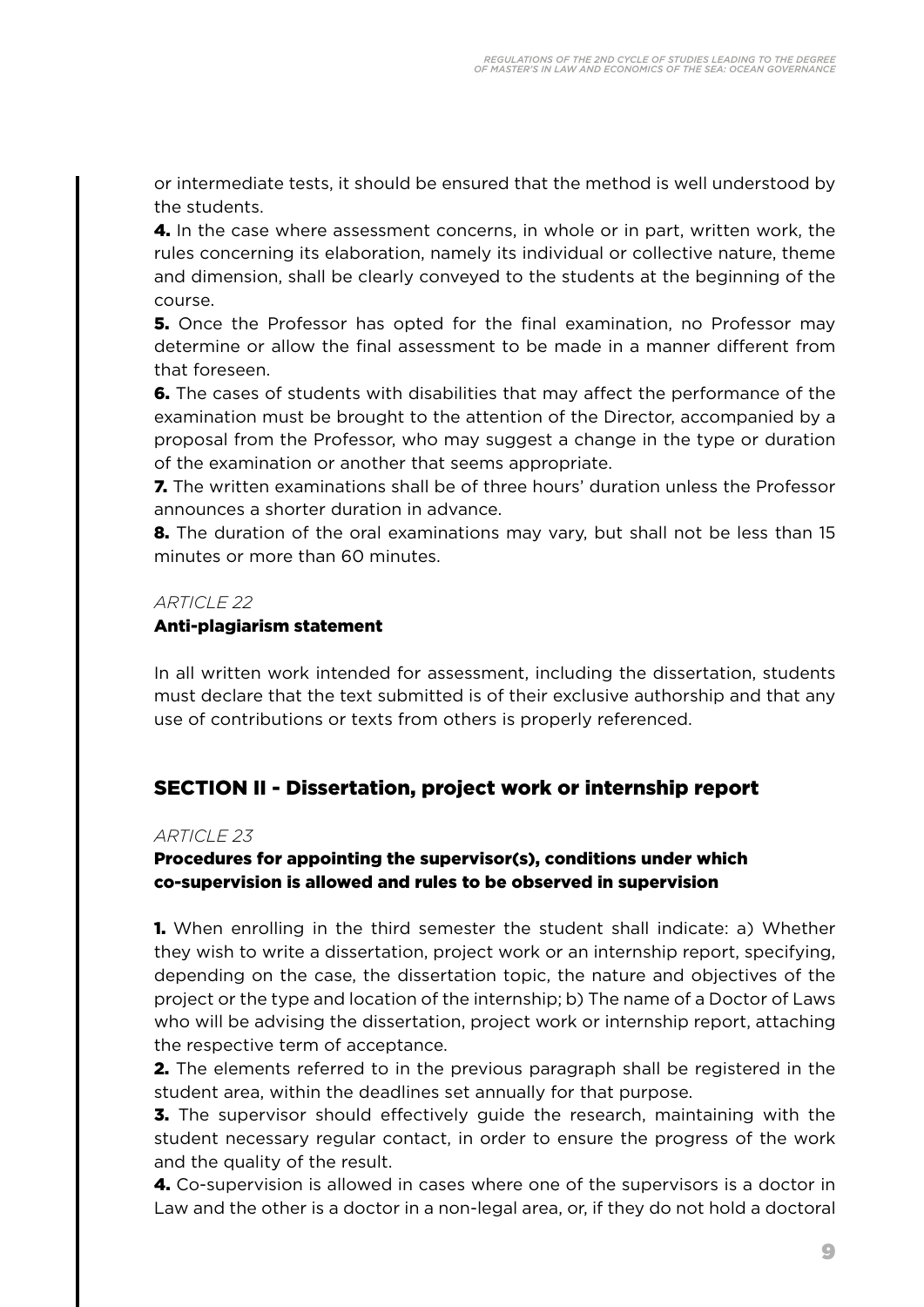degree, they are a specialist of merit recognized as such by the Scientific Council of NOVA School of Law.

#### *ARTICLE 33*

#### Writing and submission of the dissertation, project work or internship report

1. The dissertation, project work or internship report must be related to one or more subjects taught in the MDEM.

**2.** Students who choose to carry out project work or an internship report shall take into account the provisions of Annex II to these regulations, which is an integral part thereof.

**3.** The paper should be written in Portuguese or in English. Papers written in other languages require prior permission of the Scientific Council of NOVA School of Law.

**4.** The work must be presented in font and space that facilitate its reading and cannot exceed 200,000 characters of text, including notes and spaces, and may contain a maximum of 25 pages of supporting materials in annex, with the number of characters expressly indicated.

5. The paper must take into account the Rules of Style issued by NOVA School of Law.

**6.** The work is delivered in digital format (pdf) to the Academic Division up until September 15 of each year, receipt of delivery being delivered to the student by the Academic Division.

7. The supervisor sends by letter or e-mail a statement attesting that the work satisfies conditions to be submitted to public discussion, or, if not, a reasoned statement to the effect that the work is not of sufficient quality to justify the granting of the master's degree, including, if applicable, a favourable opinion to the extension of the deadline for submission in order to improve or replace the dissertation, project work or internship report, pursuant to the provisions of article 34.

#### *ARTICLE 34*

#### Extension of the delivery deadline

**1.** The deadline for submission of the dissertation, project work or internship report may be extended, upon reasoned request of the applicant, by decision of the Scientific Council.

**2.** The application must be accompanied by approval of the supervising Professor.

**3.** Only one extension may be granted, for a period not exceeding 90 days.

**4.** The extension shall be subject to the payment of a fee of an amount equivalent to 30% of the tuition fee for the non-academic semester.

5. Students who do not deliver their dissertation, project work or internship report within the established deadline or due to the extension must re-register and pay the corresponding fee in full.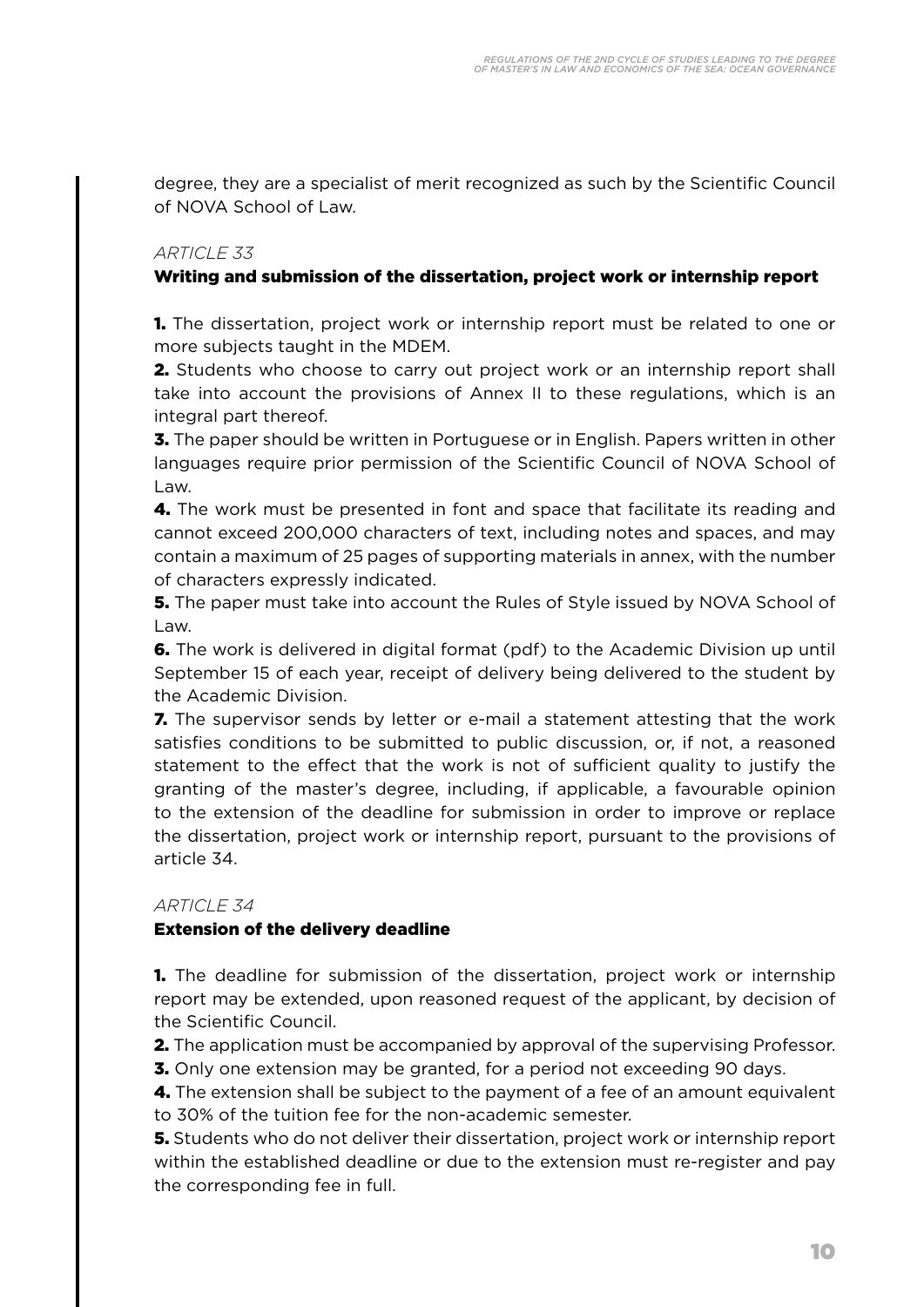#### Acceptance for public discussion

All dissertations, project work or internship reports submitted for public discussion are accompanied by the supervisor's statement certifying that the work satisfies conditions to be submitted to public discussion.

#### *ARTICLE 36*

#### Public discussion

1. The public defence of dissertations, project work or internship reports are held within three months after their receipt by the Academic Division.

**2.** The performance of any public defence outside such deadlines depends on a decision of the Directorate, in accordance with the Scientific Council.

3. Public defence of dissertations, project work or internship reports are published at least 15 days in advance.

#### *ARTICLE 37*

#### Jury

**1.** The juries of public defences are composed of three members appointed by the Scientific Council, always including the supervisor. The Scientific Council may delegate this power to the Scientific Committee of the Master's.

2. The most senior member of the School shall act as President; if they are of equal rank, the oldest shall act as President.

**3.** The Chair shall have the casting vote.

#### *ARTICLE* 38

#### **Defence**

1. Public defence begins with the candidate being given the opportunity to present the essentials of the dissertation, project work or internship report, for a period of about seven minutes, followed by the discussion by one of the jury members, excluding the supervisor or supervisors, for a maximum period of 30 minutes.

**2.** The student then has an equal period of time to respond to the criticisms of the examiner.

**3.** At the end of the discussion, the jury meets and makes the final decision.

#### *ARTICLE* 39

#### **Decision**

**1.** The jury's deliberations are taken by a majority of its members, by means of a justified roll-call vote, abstentions not being allowed.

2. Minutes shall be drawn up of the jury meetings, containing the votes of each of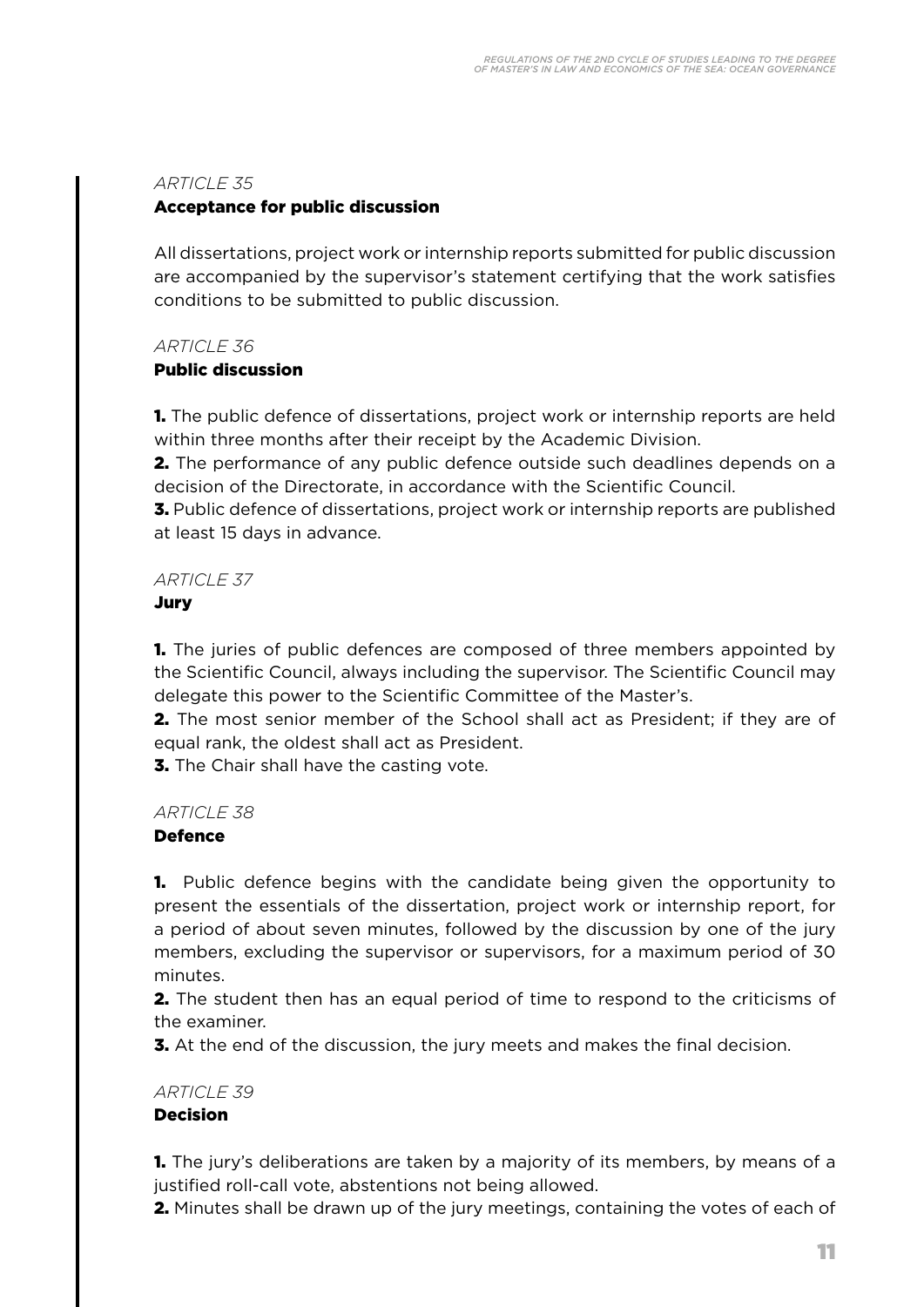its members and the respective reasoning, which may be common to all or some of them.

**3.** The grade is assigned according to the grading scale provided for the subjects.



*ARTICLE 40* Award of the degree of Master

1. The degree of "master" is awarded to those students who have passed all course units that make up 60 credits and the dissertation, project work or internship report.

2. The final classification of the master's is obtained through the simple arithmetic mean of two parts:

a) The first part arises from the arithmetic average, rounded up to hundredths, of the 10 highest marks awarded in the subjects in which the student passed; **b)** The second part arises from the classification attributed by the jury to the dissertation, project work or internship report.

**3.** The final classification of the master' is expressed on a scale of 10 to 20, as well as on the European scale of comparability of classifications.

#### *ARTICLE 41*

#### Issue of degree letter, diploma supplement and certificates

**1.** The degree letter and the diploma supplement are issued up until 31 December of the calendar year in which the student completes the second cycle, provided that they request it before 31 July of that same year.

2. Once the degree has been registered, certificates regarding the completion of the course shall be issued within a maximum period of five days after receipt of the application.

**3.** The course letter and diplomas must contain: Full name of the student: identification document number; name of the course; degree awarded; final quantitative classification; final date of the course.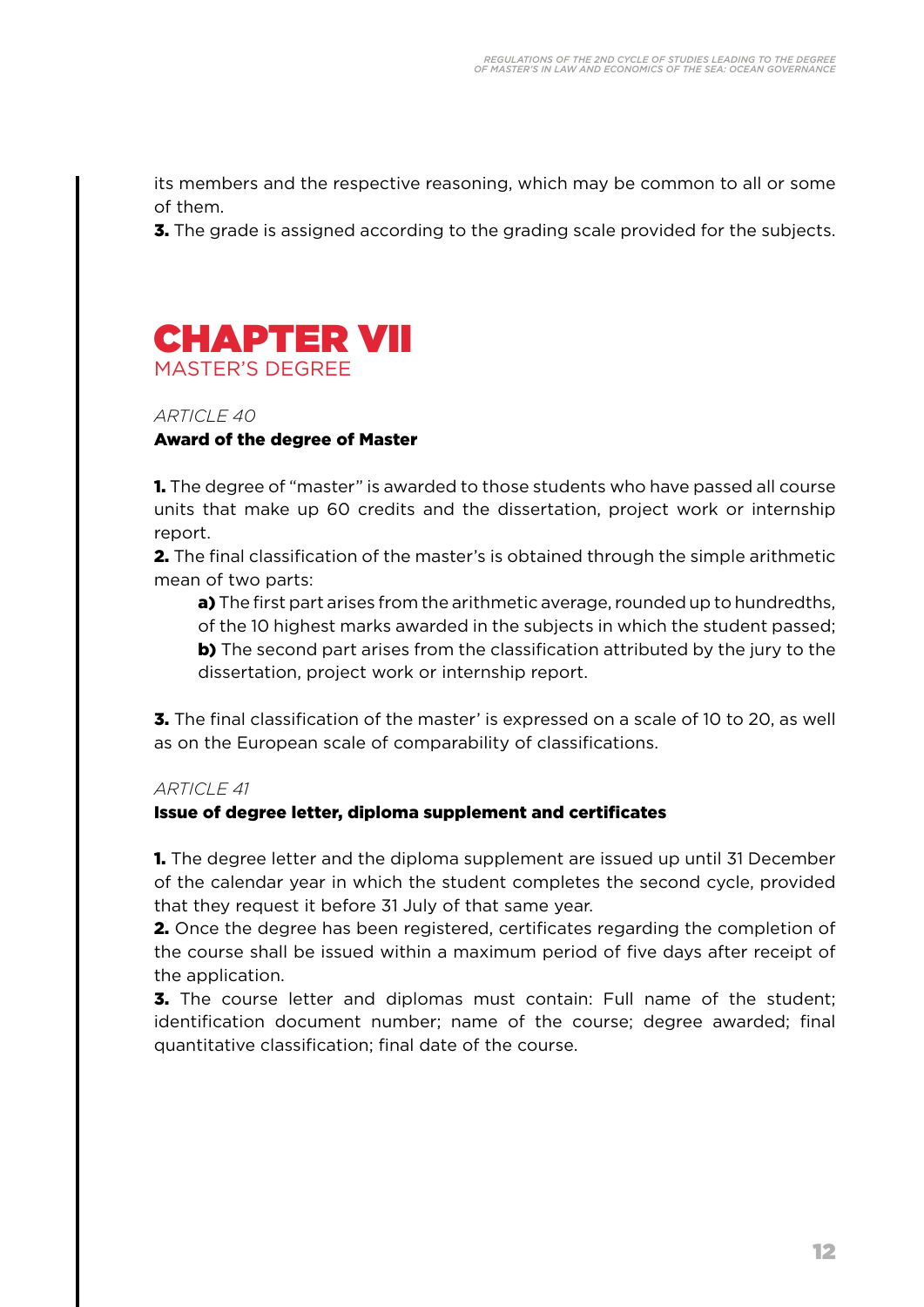

#### Tuition fees

The tuition fees are set annually by the competent bodies.

#### *ARTICLE 43*

#### Financing

The Master's in Law and Economics of the Sea: Ocean Governance is funded by its own revenues from tuition fees or other legitimate sources.

23 July 2021. - The Dean Mariana França Gouveia.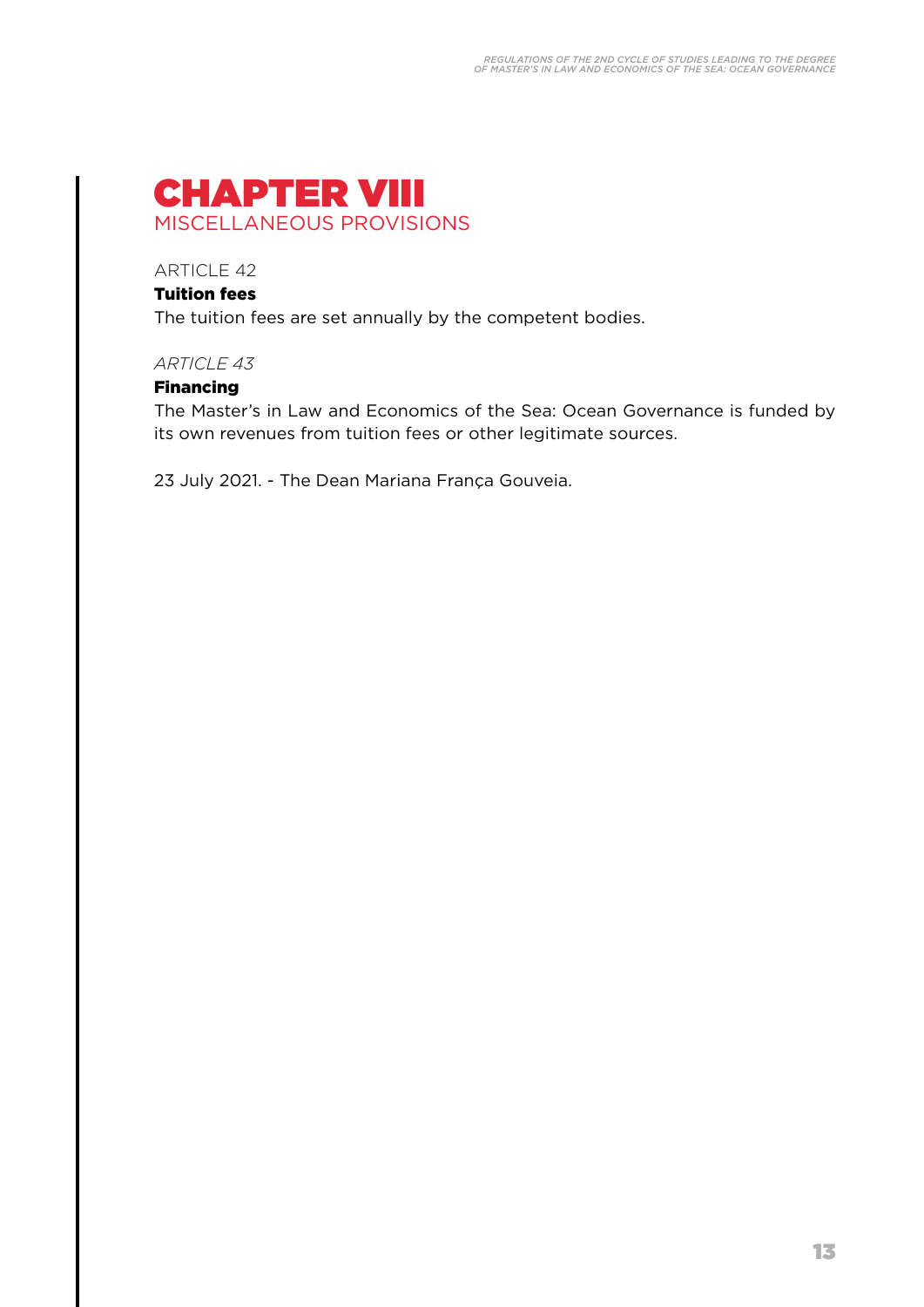

1. Teaching institution: Universidade NOVA de Lisboa – NOVA School of Law (0911)

2. Type of degree: MASTER'S - 2ND CYCLE

3. Title: LAW AND ECONOMICS OF THE SEA: OCEAN GOVERNANCE

4. Degree or diploma: MASTER'S DEGREE

5. Number of credits, according to the European Credit Transfer System, required to obtain the degree or diploma: 120 ECTS CREDITS

6. Options, branches, areas of specialization, specialties or other forms of organization of the curricular structure: NOT APPLICABLE

7. Curricular structure:

### TABLE I - SCIENTIFIC AREAS AND CREDITS

| <b>SCIENTIFIC</b>              | <b>ABBREVIATION</b> | <b>ECTS</b>      |                 |  |  |  |  |  |  |
|--------------------------------|---------------------|------------------|-----------------|--|--|--|--|--|--|
| <b>AREAS</b>                   |                     | <b>Mandatory</b> | <b>Optional</b> |  |  |  |  |  |  |
| Law                            | DRT                 | 80               | 18              |  |  |  |  |  |  |
| Economy                        | <b>DCN</b>          | 14               |                 |  |  |  |  |  |  |
| Social and Behavioral Sciences | <b>CSC</b>          | 4                | 4               |  |  |  |  |  |  |
| <b>SUBTOTAL</b>                |                     | 96               | 22              |  |  |  |  |  |  |
| <b>TOTAL</b>                   |                     | 120              |                 |  |  |  |  |  |  |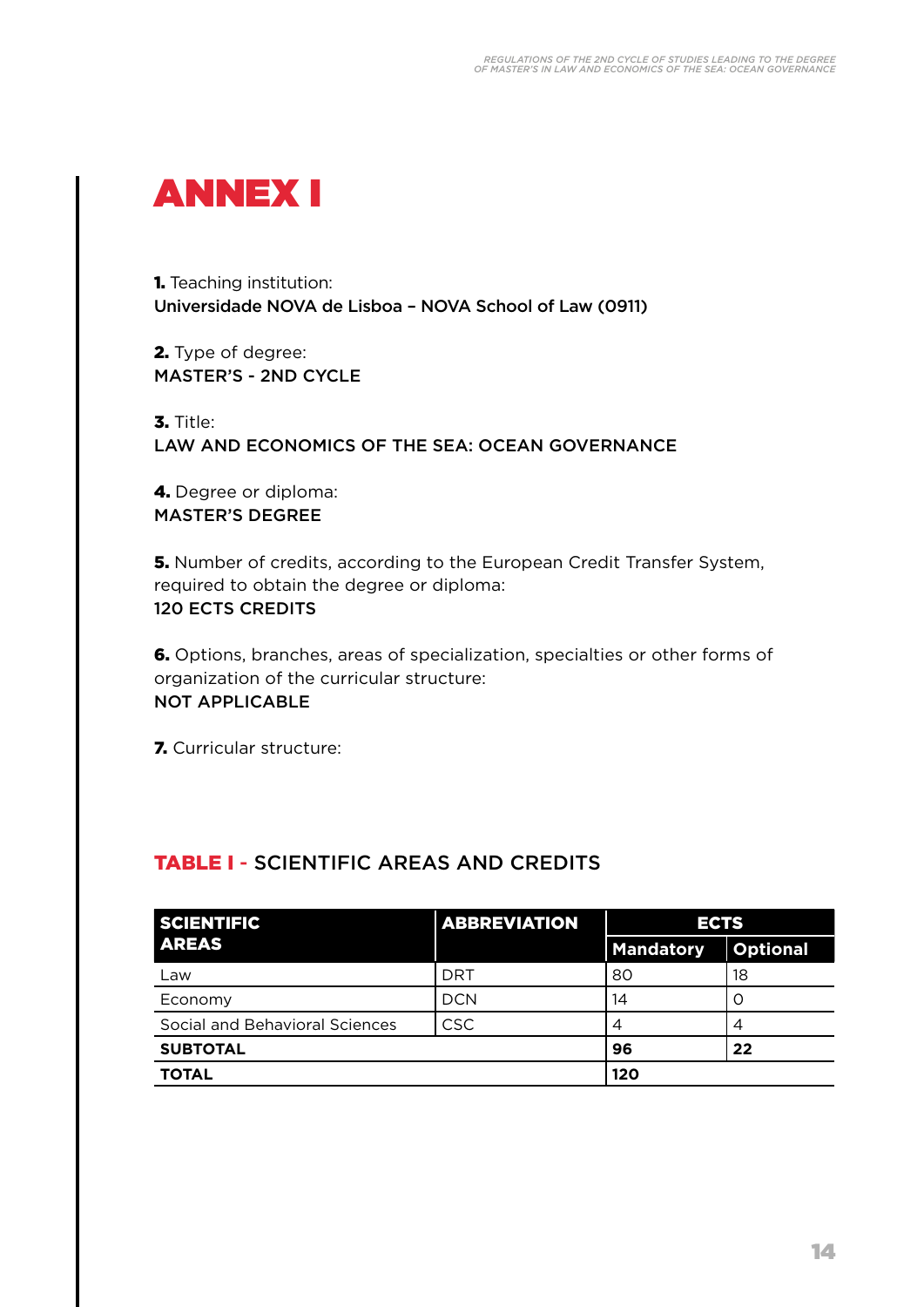#### 8. Remarks: THE STUDY PLAN COMES INTO FORCE IN THE ACADEMIC YEAR 2021/2022.

9. Study plan:

#### TABLE II

| <b>Curricular units</b>                                                           | <b>Scientific Area</b> | <b>Curriculum</b><br>year<br>(3) | <b>Course year</b><br>organization<br>(4) | <b>Working hours</b> |             |           |          |             |          |          |          |          |                                  | <b>ECTS</b><br>(7) | <b>Observations</b><br>(8) |
|-----------------------------------------------------------------------------------|------------------------|----------------------------------|-------------------------------------------|----------------------|-------------|-----------|----------|-------------|----------|----------|----------|----------|----------------------------------|--------------------|----------------------------|
| (1)                                                                               | (2)                    |                                  |                                           | <b>Total</b>         | Contact (6) |           |          |             |          |          |          |          |                                  |                    |                            |
|                                                                                   |                        |                                  |                                           | (5)                  | т           | <b>TP</b> |          | $PL$ TC $S$ |          | E        | $OT$   O |          | <b>Total</b><br>contact<br>hours |                    |                            |
| International Law of the Sea and International<br>Courts                          | <b>DRT</b>             | 1st                              | Half-yearly                               | 168                  | $\Omega$    | 36        | $\circ$  | $\circ$     | $\circ$  | $\circ$  | $\circ$  | $\Omega$ | 36                               | 6                  |                            |
| Ocean Policies                                                                    | DRT                    | 1st                              | Half-yearly                               | 112                  | $\circ$     | 24        | 0        | O           | $\circ$  | $\Omega$ | $\Omega$ | $\Omega$ | 24                               | 4                  |                            |
| Environmental Law                                                                 | <b>DRT</b>             | 1 <sup>st</sup>                  | Half-yearly                               | 168                  | $\circ$     | 36        | $\circ$  | 0           | $\circ$  | $\circ$  | $\circ$  | $\Omega$ | 36                               | 6                  |                            |
| Maritime Law and Civil Liability                                                  | <b>DRT</b>             | 1st                              | Half-yearly                               | 112                  | $\Omega$    | 24        | O        | 0           | $\circ$  | $\Omega$ | $\Omega$ | $\circ$  | 24                               | 4                  |                            |
| Natural Marine Resources and the Ocean<br>Economy                                 | <b>ECN</b>             | 1 <sup>st</sup>                  | Half-yearly                               | 168                  | $\Omega$    | 36        | $\circ$  | $\circ$     | $\circ$  | $\Omega$ | $\Omega$ | $\Omega$ | 36                               | 6                  |                            |
| Economic Models for Sustainable Ocean<br>Economy                                  | <b>ECN</b>             | 1 <sup>st</sup>                  | Half-yearly                               | 112                  | $\Omega$    | 24        | $\circ$  | $\circ$     | $\circ$  | $\Omega$ | $\Omega$ | $\Omega$ | 24                               | 4                  |                            |
| Financing Sustainable Blue Economy and<br>Integration of Policies and Development | <b>ECN</b>             | 1st                              | Half-yearly                               | 112                  | $\Omega$    | 24        | $\circ$  | $\circ$     | $\circ$  | $\Omega$ | $\Omega$ | $\Omega$ | 24                               | 4                  |                            |
| <b>Maritime Security</b>                                                          | CSC                    | 1st                              | Half-yearly                               | 112                  | $\Omega$    | 24        | $\circ$  | $\circ$     | $\Omega$ | $\Omega$ | $\Omega$ | $\Omega$ | 24                               | 4                  |                            |
| Option 1                                                                          | DRT/ECN/GST            | 1st                              | Half-yearly                               | 504                  | $\Omega$    | 108       | $\Omega$ | $\Omega$    | $\Omega$ | $\Omega$ | $\Omega$ | $\Omega$ | 108                              | 18                 |                            |
| Option 2                                                                          | <b>CSC</b>             | 1st                              | Half-yearly                               | 112                  | $\Omega$    | 24        | $\circ$  | $\circ$     | 0        | $\Omega$ | $\Omega$ | $\Omega$ | 24                               | 4                  |                            |
| Dissertation, project work or internship report                                   | <b>DRT</b>             | 2 <sub>nd</sub>                  | Annual                                    | 1680                 | 0           | O         | $\circ$  | 0           | 0        | $\circ$  | 15       | $\circ$  | 15                               | 60                 |                            |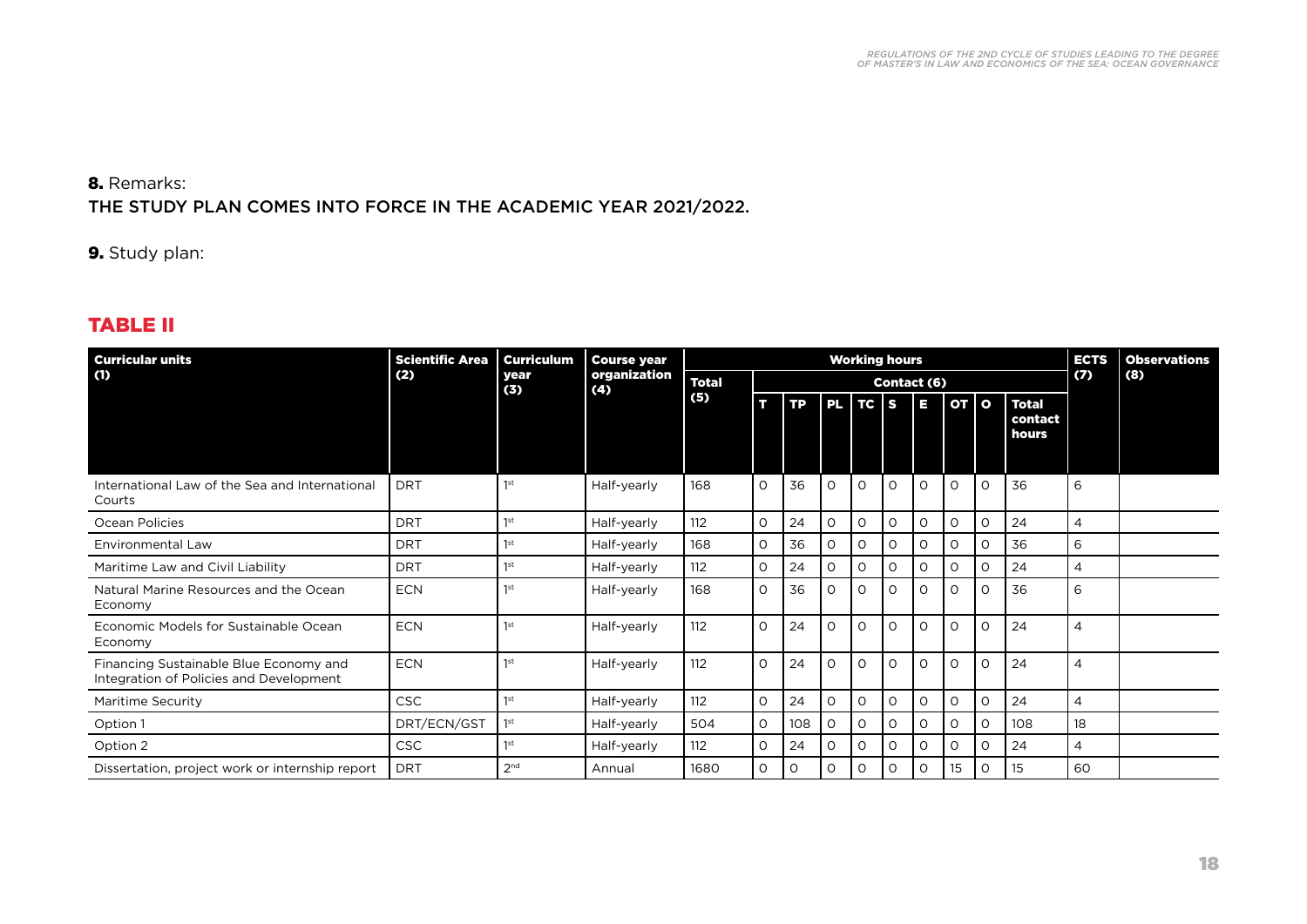#### TABLE III - OPTIONAL COURSE UNITS

| Optional<br>course<br>unit o. | <b>Curricular units</b><br>(1)                                    | <b>Scientific</b><br>Area<br>(2) | <b>Curriculum</b><br>year<br>(3) | <b>Course year</b><br>organization<br>(4) | <b>Working hours</b> |             |    |          |            |          |          |          |          |                                  |                | <b>Observations</b> |
|-------------------------------|-------------------------------------------------------------------|----------------------------------|----------------------------------|-------------------------------------------|----------------------|-------------|----|----------|------------|----------|----------|----------|----------|----------------------------------|----------------|---------------------|
|                               |                                                                   |                                  |                                  |                                           | <b>Total</b>         | Contact (6) |    |          |            |          |          |          |          |                                  | (7)            | (8)                 |
| (0)                           |                                                                   |                                  |                                  |                                           | (5)                  | т           |    |          | TP PL TC S |          | ū        | $OT$ 0   |          | <b>Total</b><br>contact<br>hours |                |                     |
| <b>OPTION1</b>                | European Law of the Sea                                           | <b>DRT</b>                       | 1 <sup>st</sup>                  | Half-yearly                               | 112                  | $\circ$     | 24 | $\circ$  | $\circ$    | $\circ$  | $\circ$  | $\circ$  | $\circ$  | 24                               | $\overline{4}$ |                     |
|                               | Port Law and Shipping Management                                  | <b>DRT</b>                       | 1 <sup>st</sup>                  | Half-yearly                               | 112                  | $\circ$     | 24 | $\Omega$ | $\Omega$   | $\Omega$ | $\Omega$ | $\Omega$ | O        | 24                               | $\overline{4}$ |                     |
|                               | International Commercial Law                                      | <b>DRT</b>                       | 1 <sup>st</sup>                  | Half-yearly                               | 168                  | $\circ$     | 36 | $\Omega$ | $\Omega$   | 0        | $\Omega$ | $\circ$  | O        | 36                               | 6              |                     |
|                               | Energy Law                                                        | <b>DRT</b>                       | 1 <sup>st</sup>                  | Half-yearly                               | 112                  | $\circ$     | 24 | $\circ$  | $\Omega$   | $\Omega$ | $\Omega$ | $\circ$  | $\Omega$ | 24                               | $\overline{4}$ |                     |
|                               | Insurance Law                                                     | <b>DRT</b>                       | 1 <sup>st</sup>                  | Half-yearly                               | 112                  | $\circ$     | 24 | $\Omega$ | $\Omega$   | $\Omega$ | $\Omega$ | $\circ$  | 0        | 24                               | 4              |                     |
|                               | Data Protection and Management Law                                | <b>DRT</b>                       | 1 <sup>st</sup>                  | Half-yearly                               | 168                  | $\Omega$    | 36 | $\Omega$ | $\Omega$   | $\circ$  | $\Omega$ | $\circ$  | $\Omega$ | 36                               | 6              |                     |
|                               | Business, Human Rights and Sustainability                         | <b>DRT</b>                       | 1 <sup>st</sup>                  | Half-yearly                               | 112                  | $\Omega$    | 24 | $\circ$  | $\Omega$   | $\Omega$ | $\Omega$ | $\circ$  | $\Omega$ | 24                               | $\overline{4}$ |                     |
|                               | Startup Life Cycle                                                | <b>DRT</b>                       | 1 <sup>st</sup>                  | Half-yearly                               | 168                  | $\Omega$    | 36 | $\Omega$ | $\Omega$   | $\Omega$ | $\Omega$ | $\circ$  | O        | 36                               | 6              |                     |
|                               | Emerging Technologies: governance and<br>regulation               | <b>DRT</b>                       | 1st                              | Half-yearly                               | 112                  | $\Omega$    | 24 | $\Omega$ | $\Omega$   | $\Omega$ | $\Omega$ | $\Omega$ | $\Omega$ | 24                               | $\overline{4}$ |                     |
|                               | <b>Financial Instruments Law</b>                                  | <b>DRT</b>                       | 1 <sup>st</sup>                  | Half-yearly                               | 112                  | $\Omega$    | 24 | $\Omega$ | $\Omega$   | $\circ$  | $\Omega$ | $\circ$  | $\Omega$ | 24                               | $\overline{4}$ |                     |
|                               | European Asylum and Migration Law                                 | <b>DRT</b>                       | 1 <sup>st</sup>                  | Half-yearly                               | 168                  | $\Omega$    | 36 | $\Omega$ | $\Omega$   | $\Omega$ | $\Omega$ | $\Omega$ | $\Omega$ | 36                               | 6              |                     |
|                               | International Humanitarian Law                                    | <b>DRT</b>                       | 1 <sup>st</sup>                  | Half-yearly                               | 168                  | $\Omega$    | 36 | $\Omega$ | $\Omega$   | $\Omega$ | $\Omega$ | $\circ$  | O        | 36                               | 6              |                     |
| OPTION <sub>2</sub>           | The Sea and Maritime Identity                                     | <b>CSC</b>                       | 1 <sup>st</sup>                  | Half-yearly                               | 112                  | $\Omega$    | 24 | $\circ$  | $\Omega$   | $\Omega$ | $\Omega$ | $\circ$  | $\Omega$ | 24                               | $\overline{4}$ |                     |
|                               | Ocean Governance                                                  | <b>CSC</b>                       | 1 <sup>st</sup>                  | Half-yearly                               | 112                  | $\Omega$    | 24 | O        | $\Omega$   | $\circ$  | $\Omega$ | $\circ$  | 0        | 24                               | $\overline{4}$ |                     |
|                               | Course Unit completed at the FCSH within<br>the Jean Monet* Chair | <b>CSC</b>                       | 1 <sup>st</sup>                  | Half-yearly                               | 168                  | $\circ$     | 36 | $\circ$  | $\circ$    | $\circ$  | $\circ$  | $\circ$  | O        | 36                               | 6              |                     |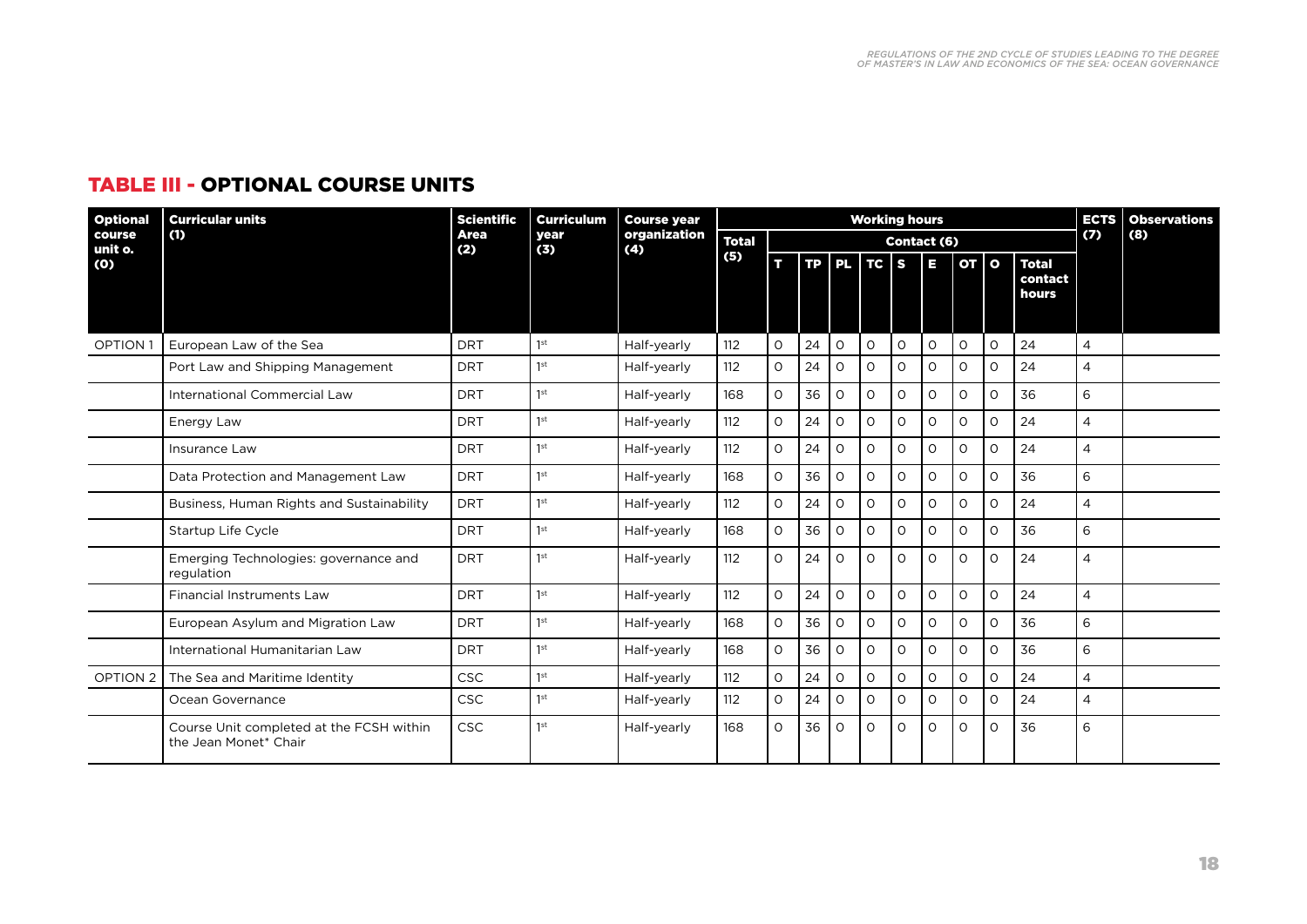### ANNEX II Project work and internship reports

#### A traineeship of a professional nature subject to a final report

**1.** The internship must take place in an entity other than the School, previously approved by it, capable of providing the student with work experience and monitoring that will enable them to achieve the objectives set out in article 15 of Decree-Law No. 74/2006, of 24 March, as amended (regime of academic degrees and diplomas of higher education).

2. The traineeship may be remunerated, but must not correspond to an activity carried out with the aim of obtaining a licence to practise a profession, namely law or soliciting.

**3.** The entity providing the internship must be aware that it will be used for this purpose and must bind itself to providing the information that is necessary for the assessment of the student's work by the School.

4. The legal and factual conditions of the internship must allow the supervisor direct access to the work developed by the student during the internship.

**5.** The traineeship shall be of a duration of not less than four months and not more than six months.

**6.** The internship report should not be merely descriptive, and the internship should be seen by the student as a means of carrying out legal research. The report may contain a critical analysis of the activities carried out during the internship, and should develop one or more legal issues that the student has been confronted with during the internship.

#### Project work

**1.** The School's research and development centres, or those of other higher education institutions, may host students for project work that falls within the scope of broader scientific research projects, provided that the work to be carried out within their scope is related to one or more disciplines of the MFA.

**2.** Project work may consist, inter alia, in collecting and processing, for any purpose, including statistical or other purposes, information relevant for legal research (e.g. legislation or case law).

**3.** The information processing should include a critical analysis component, in particular from the perspectives of legal science, legislative policy, legal sociology or legal economic analysis.